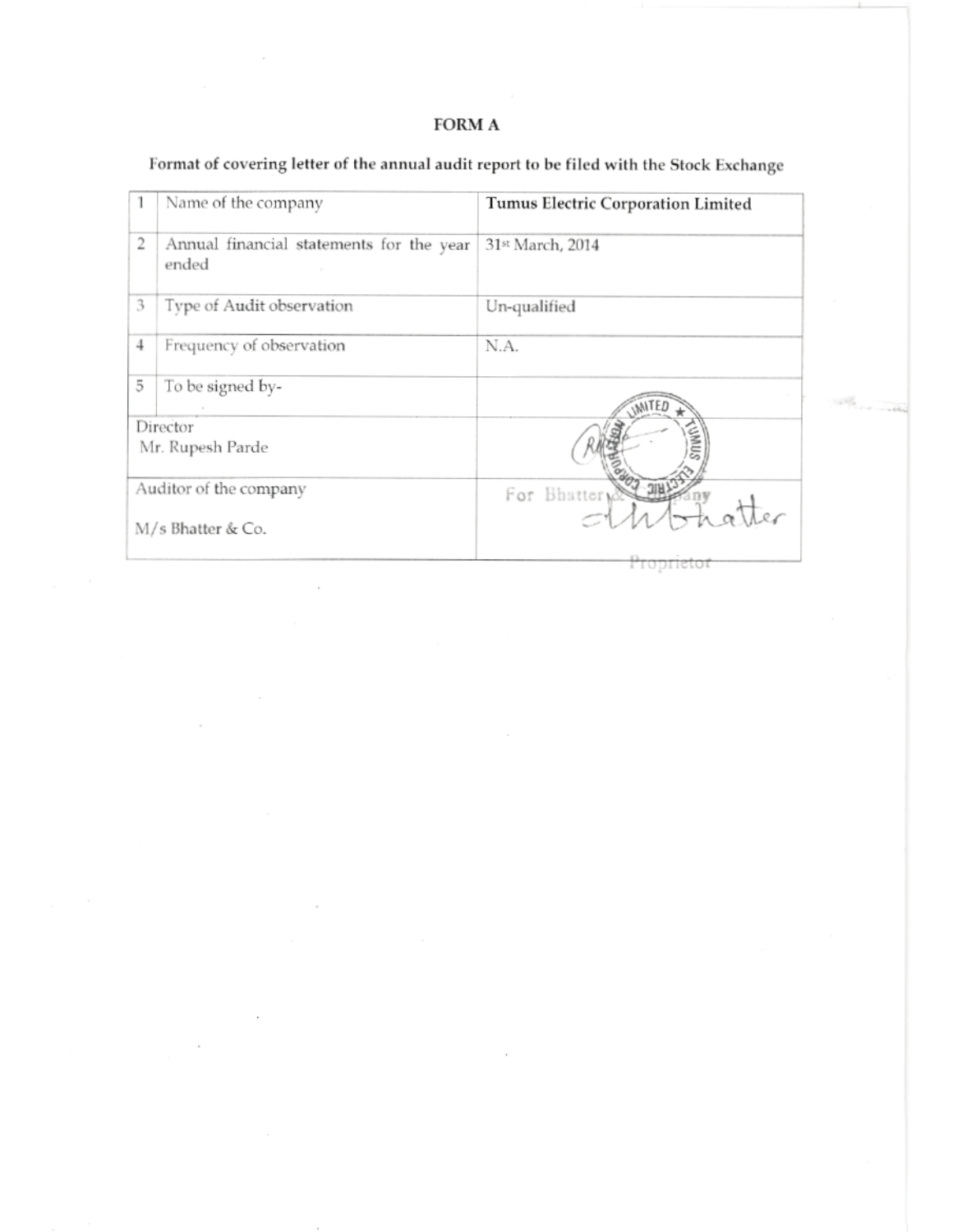# TUMUS ELECTRIC CORPORATION LIMITED (CIN U31300MP1973PLC001186)

# FORTY FIRST ANNUAL REPORT – 2014

# BOARD OF DIRECTORS MANISH MOURYA DIN 06511765 NAVINCHANDRA PATEL DIN 06909577 RUPESH PARDE DIN 06909495 KAMTA PRASAD DWIVEDI DIN 00044435

REGISTERED OFFICE BAUG, P B CHORHATA, REWA, M.P. – 486006

CORPORATE OFFICE 1207/A P J TOWERS, DALAL STREET, FORT, MUMBAI – 1

REGISTRARS PURVA SHAREGISTRY (INDIA) PRIVATE LIMITED

> AUDITORS BHATTER AND CO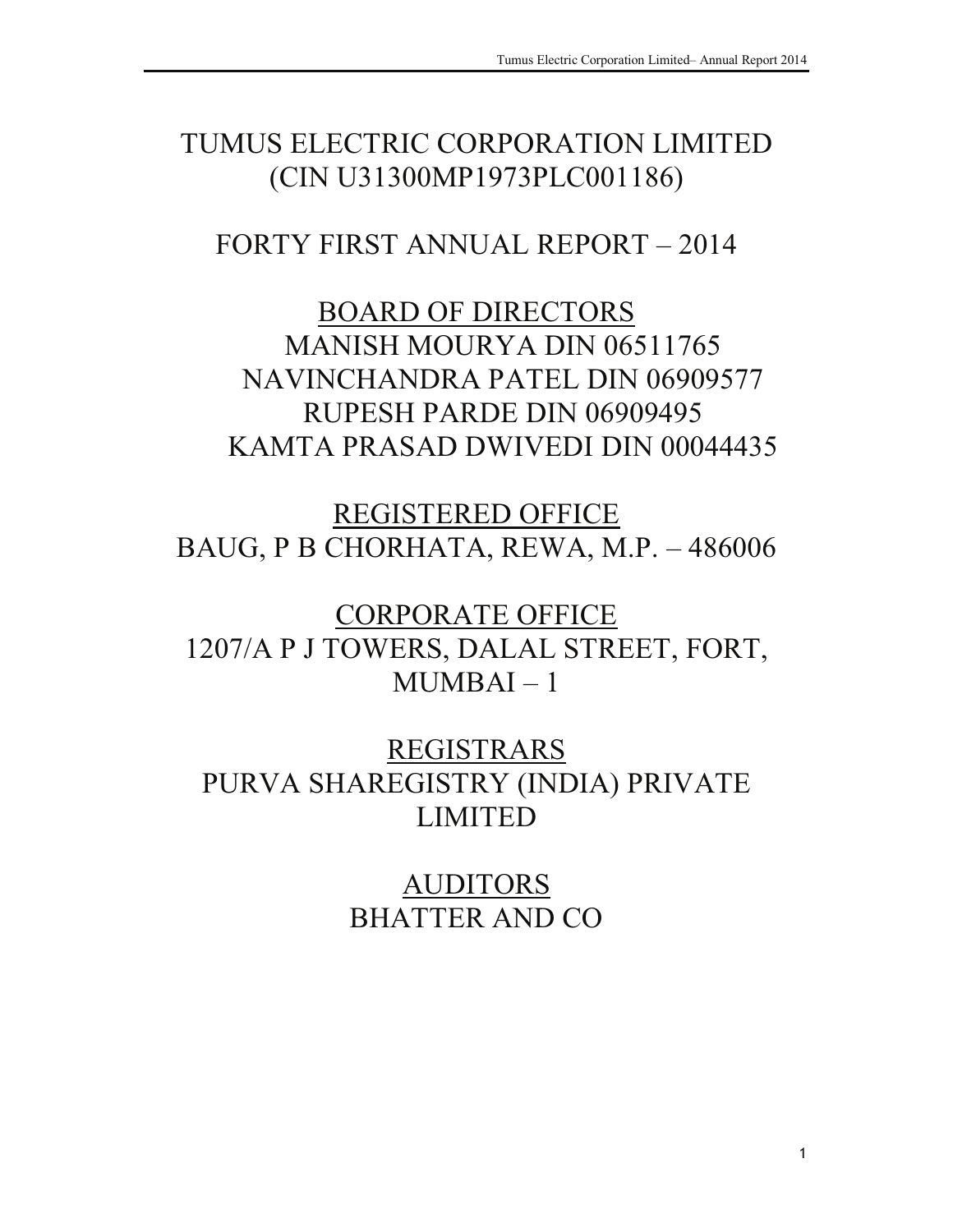## DIRECTORS' REPORT

### To

The Members of Tumus Electric Corporation Limited

Your directors have pleasure in presenting the Company's 41<sup>st</sup> Annual Report and Annual Accounts for the year ended 31st March, 2014.

#### FINANCIAL RESULTS:

During the year, there was negligible business carried on by the company. Your Directors are hopeful and are striving hard for revival of functions of the company and achieving better results in the coming year.

#### DIVIDEND

Since there are no profits during the year, your Directors did not recommend any dividend on equity shares.

#### FIXED DEPOSITS

During the year under review, the Company has not accepted any deposit under Section 58A of the Companies Act, 1956, read with Companies (Acceptance of Deposits) Rules, 1975.

## DIRECTORS:

During the period year Mr. Navinchandra Bhagwandas Patel DIN 06909577 and Mr. Rupesh Suresh Parde DIN 06909495 have been appointed as Additional Director and Mr. Shivam Kumar Shahi DIN 00044377 has resigned from the directorship of the Company as on  $15<sup>th</sup>$  July, 2014. At the ensuing Annual General Meeting Mr. Navinchandra Bhagwandas Patel and Mr. Rupesh Suresh Parde will be confirmed as Directors of the Company.

In accordance with Section 255 and 256 of the Companies Act, 1956 read with the Articles of Association of the Company, Mr. Manish Mourya, Director retire by rotation and does not offer himself for re-appointment at the ensuing Annual General Meeting.

Based on the confirmations received from Directors, none of the Directors are disqualified from appointment under Section 274(1)(g) of the Companies Act, 1956.

## CONSERVATION OF ENERGY, TECHNOLOGY ABSORPTION, FOREIGN EXCHANGE EARNINGS AND OUTGOING

In view of the nature of activities carried on by the Company, the requirements for disclosure in respect of Conservation of Energy, Technology Absorption, in terms of the Companies (Disclosure of Particulars in the Report of Board of Directors) Rules, 1988 are not applicable to the Company. However the Company takes all possible efforts towards energy conservation.

The requirement for disclosure with regard to technology absorption does not apply to the Company as the activities in which the Company operates does not require any technology.

During the period under review the Company has earned Foreign Exchange of Rs.NIL and incurred the Foreign Exchange outgoing of Rs. NIL.

### LISTING FEE

At present the Company's Equity Shares are listed at BSE Limited and MPSE Limited and the Company has paid Listing Fees to the BSE Limited for the year 2014-15.

#### AUDITORS & AUDITORS REPORT

M/s. Bhatter and Co., Chartered Accountants, Mumbai, Auditors of the Company having Firm Registration No. 131092W, retires at the ensuing Annual General Meeting, are eligible for re-appointment. Their appointment is recommended to hold office until the conclusion of the Annual General Meeting of the Company for the financial year 2017-18. The Company has received certificate from the Auditors to the effect that their reappointment, if made, will be in accordance with the provisions prescribed under section 139 and other applicable provisions, if any, of the Companies Act, 2013.

The observations made in the Auditors report read together with the relevant notes thereon, are self explanatory and hence do not call for any comments under Section 217 of the Companies Act, 1956.

## FORFEITURE OF SHARES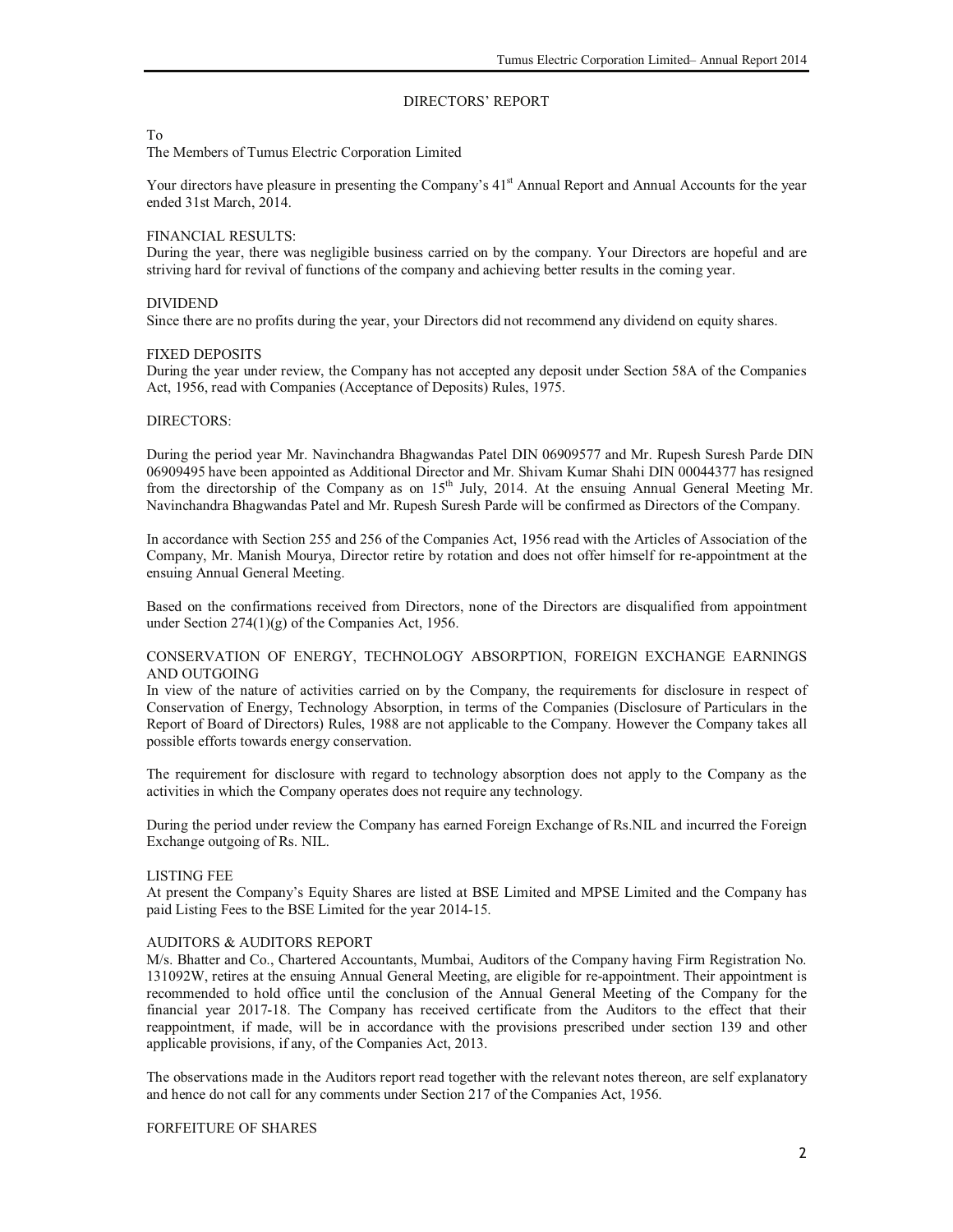Your Company has forfeited 17,750 partly paid up equity shares due to non-payment of call money after completion of necessary formalities in accordance with Articles of Association of the Company. Same has been noted by BSE Limited vide their notice dated 4<sup>th</sup> July, 2014.

## DIRECTORS RESPONSIBILITY STATEMENT

Pursuant to the requirement under Section 217(2AA) of the Companies Act, 1956, with respect to Directors' Responsibility Statement, it is hereby confirmed that:

- a. in the preparation of the annual accounts for the year ended March 31 2014, the applicable Accounting Standards read with the requirements set out under Schedule VI of the Companies Act, 1956 have been followed and there are no material departures from the same, if any;
- b. the Directors have selected such Accounting Policies and applied them consistently and made judgments and estimates that were reasonable and prudent so as to give a true and fair view of the State of affairs of the Company as at March 31, 2014 and of the profit or loss of the company for that period.;
- c. the Directors have taken proper and sufficient care for the maintenance of adequate accounting records in accordance with the provisions of the Companies Act, 1956, for safeguarding the assets of the Company and for preventing and detecting fraud and other irregularities; and
- d. the Directors had prepared the annual accounts of the Company on a 'going concern' basis.

## PARTICULARS OF EMPLOYEES

No Employee of the Company draws remuneration in excess of limit prescribed under Section 217(2A) of the Companies Act, 1956 read with the Companies (Particulars of Employees) Rules, 1975.

## ACKNOWLEDGEMENT

The directors wish to express their gratitude to all the shareholders, bankers, clients and employees for the confidence reposed on them and look forward to their continued co-operation and support.

By order of the Board of Tumus Electric Corporation Limited

Sd/- (Manish Mourya) **Director** DIN 06511765 Place: Mumbai Date: July 15, 2014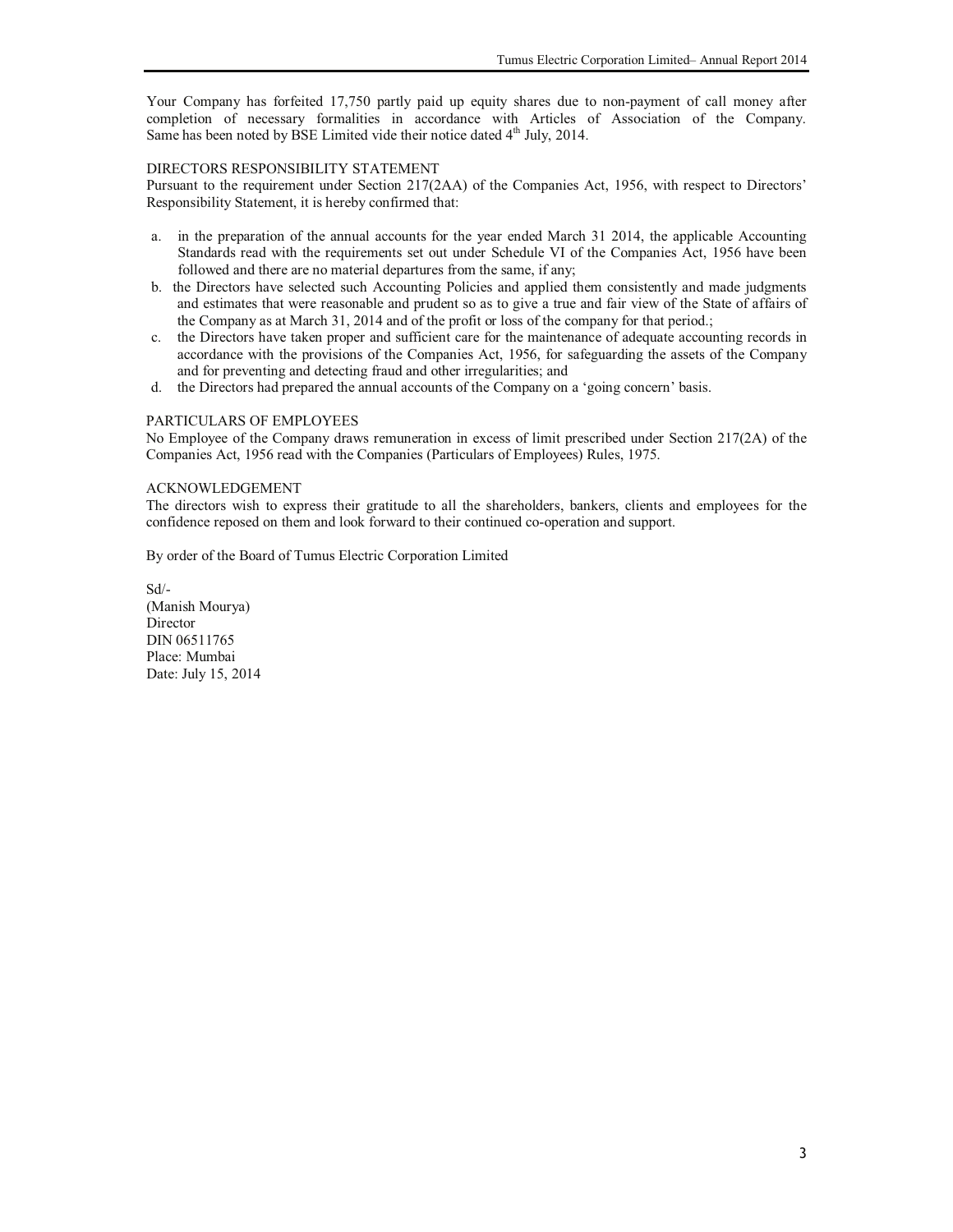## COMPLIANCE CERTIFICATE

To, The Members, Tumus Electric Corporation Limited, P.O-Chorhata, Rewa, Madhya Pradesh- 486006

We have examined the registers, records, books and papers of TUMUS ELECTRIC CORPORATION LIMITED, ('the Company') as particularly required to be maintained under the Companies Act, 1956, ('the Act') and the rules made there under and also the provisions contained in the Memorandum and Articles of Association of the Company for the financial year ended 31st March, 2014 ('the financial year'). In our opinion and to the best of our information and according to the examinations carried out by us and explanations furnished to us by the Company, its officers and agents, we certify that in respect of the aforesaid financial year:

- 1. The Company has kept and maintained all registers as stated in Annexure 'A' to this certificate, as per the provisions of the Act and the rules made there under and all entries therein have been recorded.
- 2. The Company has filed the forms and returns as stated in Annexure 'B' to this Certificate, with the Registrar of Companies, Regional Director, Central Government, Company Law Board or other authorities within the time prescribed under the Act and the rules made there under.
- 3. The Company being a Public Limited Company has maintained the minimum prescribed paid-up capital criteria.
- 4. The Board of Directors met on 20th May, 2013, 14th August, 2013,  $2<sup>nd</sup>$  September, 2013, 14<sup>th</sup> November, 2013, 10th February, 2014 for every meeting notices were given and the proceedings were recorded and signed including the circular resolutions passed in the Minutes Book maintained for the purpose
- 5. The Company has closed its Register of Members from 26th September, 2013 to 28th September, 2013 (inclusive of both days) during the financial year.
- 6. The Annual General Meeting for the financial year ended on 31st March, 2013 was held on 28th September, 2013 after giving due notice to the members of the Company and the resolutions passed thereat were recorded in Minutes Book maintained for the purpose.
- 7. No Extra Ordinary General Meeting was held during the Year.
- 8. As per explanation and information, the Company has not given any loan under Section 295 of the Act.
- 9. As per records  $\&$  explanations given to us, the Company has not entered into contracts, which are falling within the purview of Section 297 of the Act.
- 10. The Company has made the necessary entries in the register maintained under Section 301 of the Act.
- 11. As there was no instance falling within the purview of Section 314 of the Act, the Company was not required to obtain any approval from the Board of directors and members for this purpose.
- 12. The Company has not issued any duplicate certificates during the financial year.
- 13. During the financial year;
	- a. The Company has duly issued/endorsed share certificates after transfer / transmission of shares. However, there was no allotment of securities during the year.
	- b. The Company has not deposited any amount in a separate bank account as no dividend was declared.
	- c. The Company was not required to post warrants to any member of the Company as no dividend was declared during the year. There were no unpaid dividends in the company.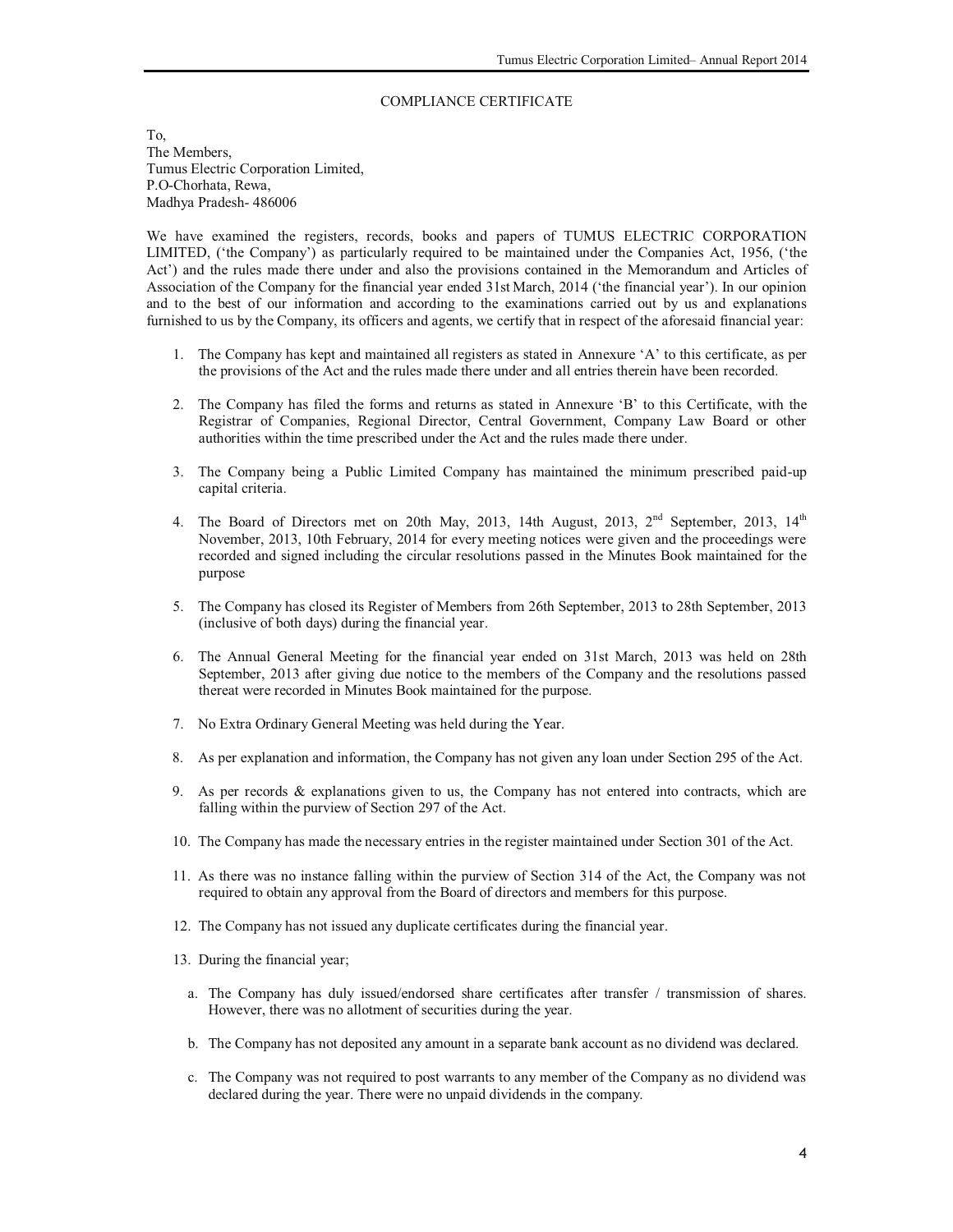- d. There was no amounts in unpaid dividend account, application money due for refund, matured deposits, matured debentures and the interest accrued which have remained unclaimed or unpaid for a period of seven years be transferred to Investor Education and Protection Fund.
- e. The Company has complied with the requirements of Section 217 of the Act.
- 14. The Board of Directors of the Company is properly constituted during the year. There is no change in the Directorship of the Company During the financial year.
- 15. Since the paid up capital of the Company is less than Rs. 5 crore, the Company is not required to appoint any Managing Director/ Whole Time Director/ under Section 269 of the Act.
- 16. The Company has not appointed any sole selling agents during the financial year.
- 17. The Company is not required to obtain any approval from the Central Government, Company Law Board, Regional Director, Registrar of Companies and/or such authorities prescribed under the various provisions of the Act.
- 18. The Directors have disclosed their interest in other firms/ companies to the Board of Directors pursuant to the provisions of the Act and the rules made there under.
- 19. The Company has not allotted any securities during the financial year.
- 20. The Company has not bought back any shares during the financial year.
- 21. There was no redemption of preference shares or debentures during the financial year.
- 22. There were no transactions necessitating the Company to keep in abeyance the rights to dividend, rights shares and bonus shares pending registration of transfer of shares.
- 23. According to the information and explanation given, the Company has not accepted any deposit under section 58A of the Companies Act, 1956 during the financial year.
- 24. The Company has not made any borrowings during the financial year in respect of provisions of Section 293(1) (d) of the Act.
- 25. There was no instance falling under Section 372A of the Act with regard to loans given, investment made or guarantee given or securities provided to other body corporate during the financial year.
- 26. The Company has not altered the provisions of the Memorandum of Association with respect to situation of the Company's registered office from one state to another during the year under scrutiny.
- 27. The Company has not altered the provisions of the Memorandum of Association with respect to the objects of the Company during the year under scrutiny.
- 28. The Company has not altered the provisions of the Memorandum of Association with respect to name of the Company during the year under scrutiny.
- 29. The Company has not altered the provisions of the Memorandum of Association with respect to share capital of the Company during the year under scrutiny.
- 30. The Company has not altered the provisions of Articles of Association of the Company during the year under scrutiny.
- 31. There was no prosecution initiated against or show cause notices received by the Company, during the financial year for offences under the Act.
- 32. The Company has not received any money as security from its employees during the financial year.
- 33. The Company has not deducted any contribution towards Provident Fund during the financial year in terms of Section 418 of the Act as the said Section is not applicable to the Company.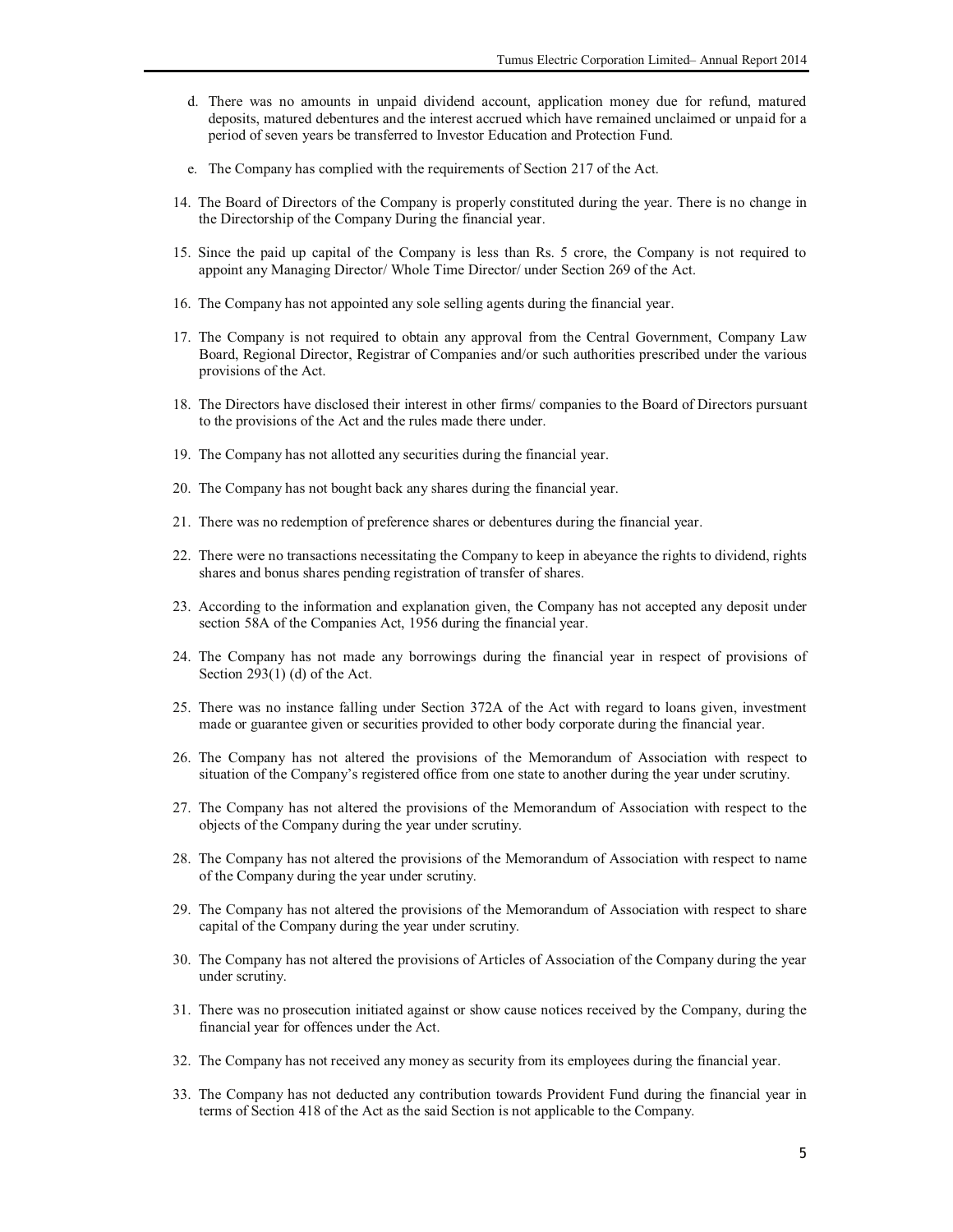Sd/- Sonam Jain Company Secretary

C. P. No. 12402

Place: Mumbai Date: July 15, 2014

### Annexure – A

Registers as maintained by the Company

- 1. Register of members under Section 150.
- 2. Register of Share Transfers.
- 3. Register of particulars of contracts in which directors are interested under Section 301.
- 4. Register of directors, managing director, manager and secretary under Section 303.
- 5. Register of director's shareholding under Section 307.
- 6. Minutes book of General Meetings and Board Meetings under Section 193.
- 7. Register of Director's Attendance.
- 8. Register of Inter-corporate Investment, Loans & Guarantee under Section 372A.

## Annexure – B

Forms and Returns as filed by the Company with Registrar of Companies, Regional Director, Central Government or other authorities during the financial year ended 31<sup>st</sup> March 2014:

| Sr.<br>N <sub>0</sub> | Form No./<br>Return                            | Filed<br>under<br>Section | For                                           | Date of filing | Whether filed<br>within<br>prescribed<br>time Yes/No | If delay in<br>filing whether<br>requisite<br>additional fee<br>paid Yes/No |
|-----------------------|------------------------------------------------|---------------------------|-----------------------------------------------|----------------|------------------------------------------------------|-----------------------------------------------------------------------------|
|                       | Form 66                                        | 383A                      | Compliance<br>Certificate                     | 10/10/2013     | Yes                                                  | N <sub>0</sub>                                                              |
| 2                     | Form 32                                        | 303                       | Confirmation of<br><b>Additional Director</b> | 25/10/2013     | Yes                                                  | N <sub>0</sub>                                                              |
| $\mathbf{3}$          | 23AC<br>Form<br><b>ACA</b><br>&<br><b>XBRL</b> | 220                       | Balance Sheet &<br>Profit & Loss<br>Account   | 26/10/2013     | Yes                                                  | N <sub>0</sub>                                                              |

Sd/- Sonam Jain (Company Secretary) C. P. No. 12402 Place: Mumbai Date: July 15, 2014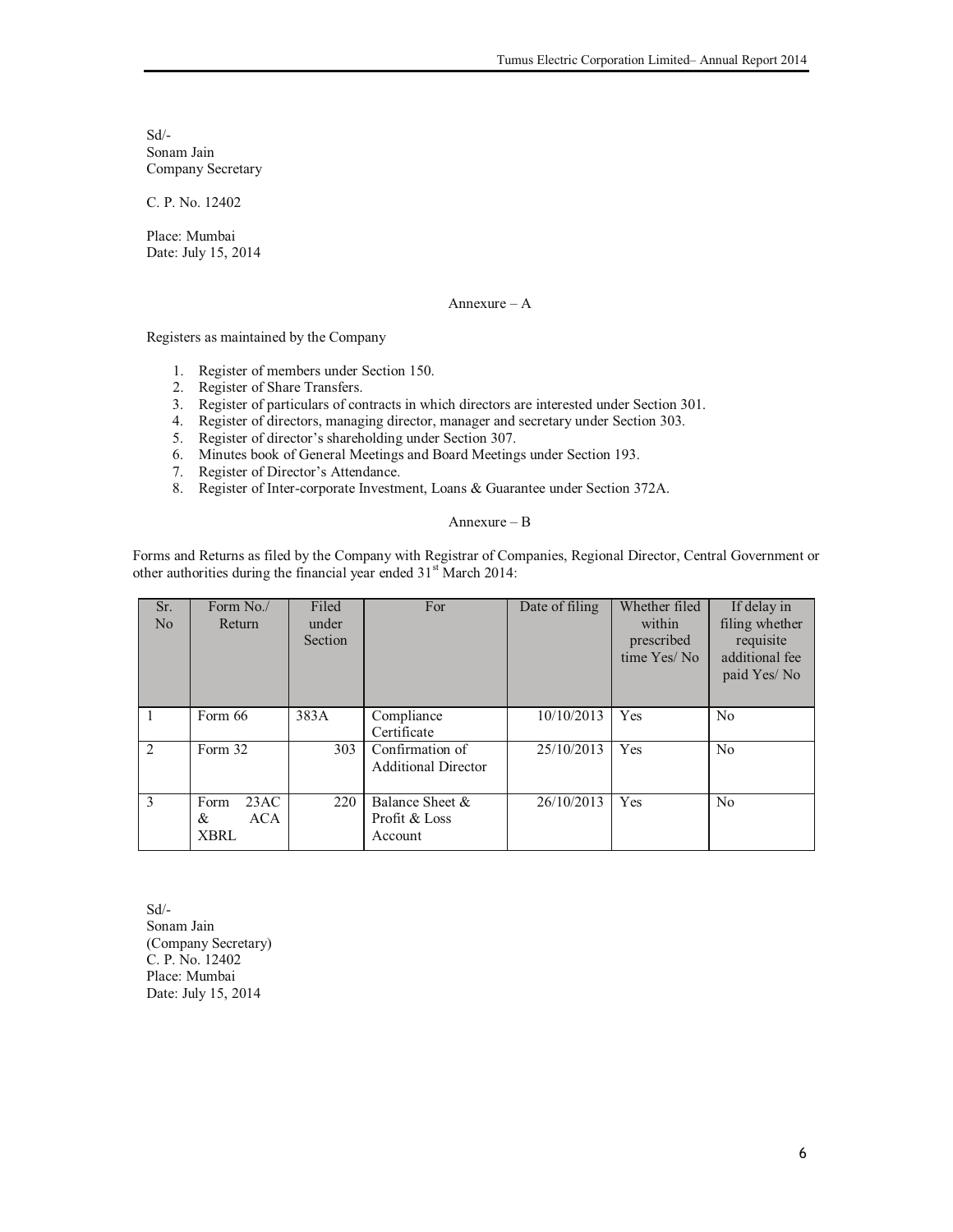## INDEPENDENT AUDIT REPORT

#### To

## The Shareholders or Tumus Electric Corporation Limited

We have audited the attached Balance Sheet of Tumus Electric Corporation Limited as at 31st March 2014 together with the annexed Profit & Loss Account of the Company for the year ended 31st March 2014. These financial statements are the responsibility of the Company's Management. Our responsibility is to express an opinion on these financial statements based on our audit.

### Management's Responsibility for the Financial Statements

Management is responsible for the preparation of these financial statements that give a true and fair view of the financial position, financial performance and cash flows of the Company in accordance with the Accounting standards referred to in sub-section (3C) of section 211 of the Companies Act, 1956. This responsibility includes the design, implementation and maintenance of internal control relevant to the preparation and presentation of the financial statements that give a true and fair view and are free from material misstatement, whether due to fraud or error.

#### Auditors' Responsibility

Our responsibility is to express an opinion on these financial statements based on our audit. We conducted our audit in accordance with the Standards on Auditing issued by the Institute of Chartered Accountants of India. Those Standards require that we comply with ethical requirements and plan and perform the audit to obtain reasonable assurance about whether the financial statements are free from material misstatement.

An audit involves performing procedures to obtain audit evidence about the amounts and disclosures in the financial statements. The procedures selected depend on the auditor's judgment, including the assessment of the risks of material misstatement of the financial statements, whether due to fraud or error. In making those risk assessments, the auditor considers internal control relevant to the Company's preparation and fair presentation of the financial statements in-order to design audit procedures that are appropriate in the circumstances. An audit also includes evaluating the appropriateness of accounting policies used and the reasonableness of the accounting estimates made by management, as well as evaluating the overall presentation of the financial statements, we believe that the audit evidence we have obtained is sufficient and appropriate to provide n reasonable basis for our audit opinion.

#### Opinion

In our opinion and to the best of our information and according to the explanations given to us, the financial statements give the information required by the Act in the manner so required and give a true and fair view in conformity with the accounting principles generally accepted in India:

- 1 As required by the Companies (Auditors' Report) Order, 2003 issued by the Company Law Board in terms of Section 227 (4A) of the Companies Act, 1956, a statement on the matters specified in said Order is annexed.
- 2. Further to our comments in the statement referred to in paragraph (1) above:
	- a) We have obtained all the information and explanations, which to the best of our knowledge and belief were necessary for the purposes of our audit.
	- b) In our opinion the company has kept proper books of accounts us required by law so far, as appears from our examination of the books.
	- c) The Balance Sheet and Profit & Loss Account dealt with by this report are in agreement with the books of account.
	- d) In our opinion, the Balance Sheet and the Profit and Loss Account are prepared in compliance with mandatory Accounting Standards referred to in Section 211 (1C) of the Companies Act, 1956.
	- e) As certified by the management and taken on record by the Board of Directors, we report that none of the directors is disqualified as on 31st March, 2014 from being appointed as a director under Section 274(1)(g) of the Companies Act, 1956.
	- f) In our opinion and to the best of our information and according to the explanations given to us, the said accounts read together with notes thereon, give the information required by the Companies Act, 1956 in the manner so required and give a true and fair view:
		- (i) in the case of the Balance Sheet, of the state of affairs of the Company as at 31st March, 2014 and
		- (ii) in the case of Profit & Loss Account, of loss for the year ended 31st March, 2014.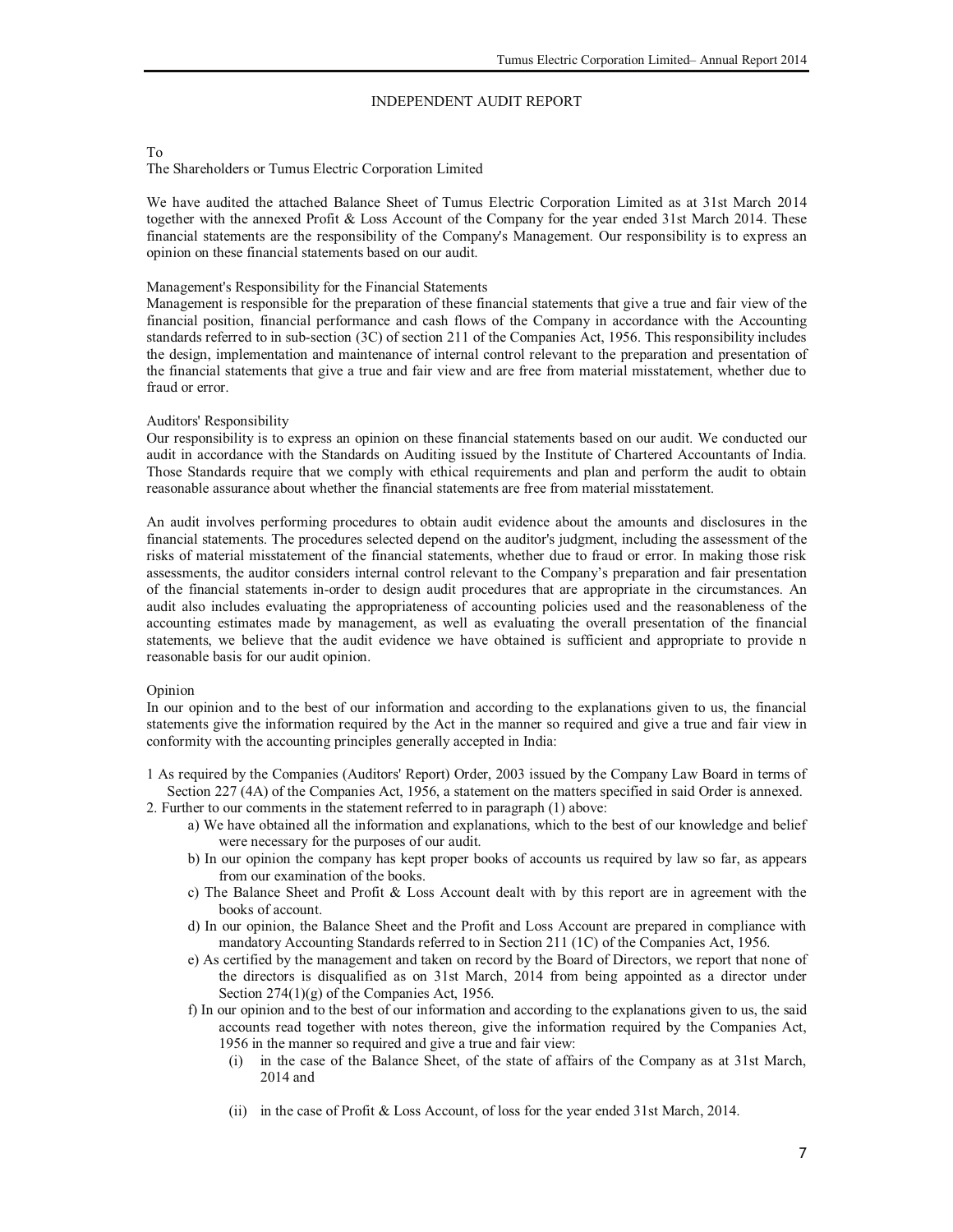g) In our opinion, the Profit and Loss Account and the Balance Sheet comply with the Accounting Standards referred to in Section 211(3C) of the Companies Act, 1956.

For Bhatter & Co. Chartered Accountants Firm Registration No. 131092W

Sd/- D.H. Bhatter Proprietor Membership No. 16937 Place: Mumbai Date: May 30, 2014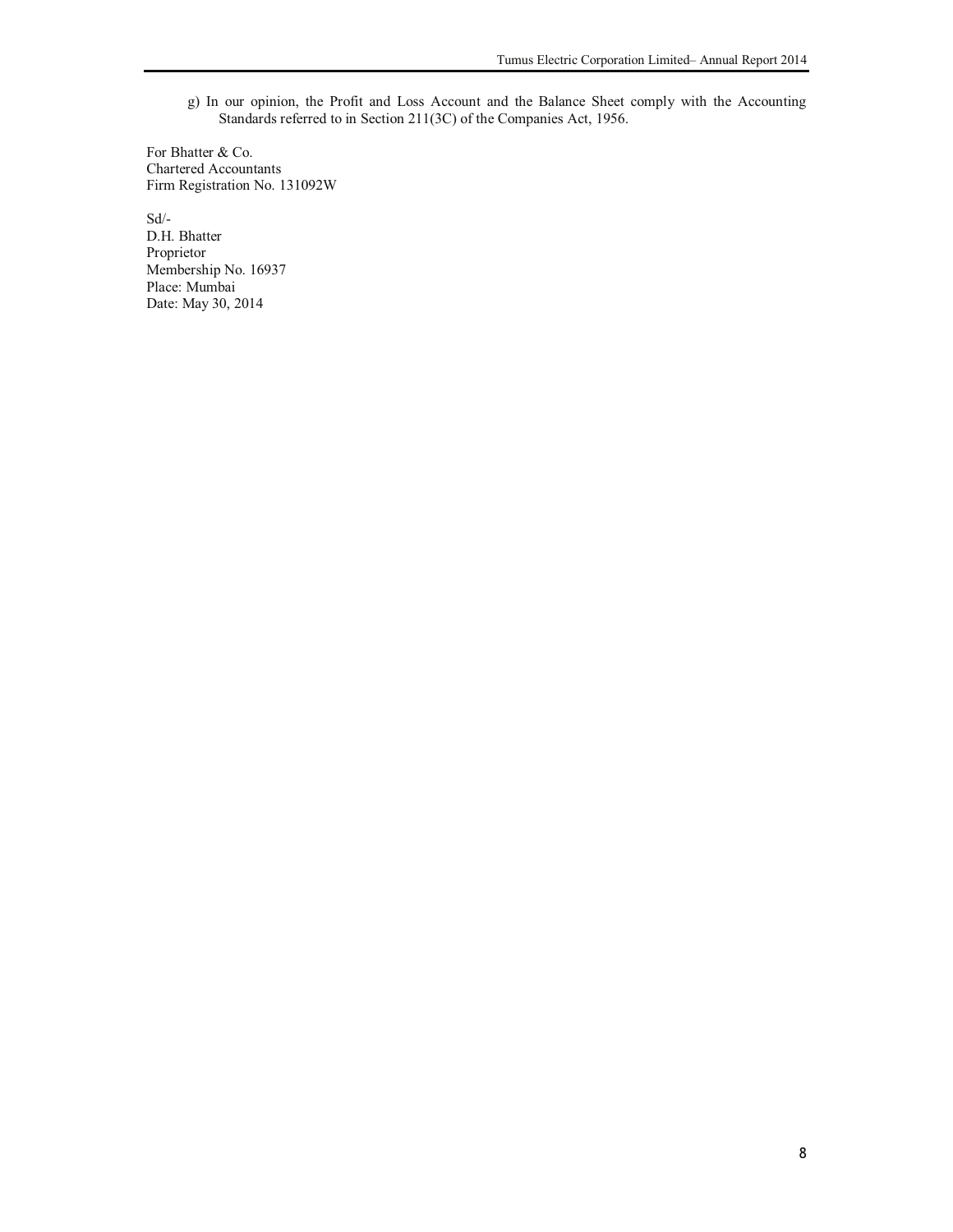Annexure to the Auditors Report (Referred to in paragraph (1) of our report of even date)

(i) The company does not have any fixed assets

(ii) The company does not have any inventory

iii) The company has not granted any loans, secured or unsecured to companies, firms or other parties covered in the register maintained under section 301 of the Act or taken any loans, secured or unsecured from companies, firms or other parties covered in the register maintained under section 301 of the Act

(iv) There is an adequate internal control system commensurate with the size of the company and the nature of its business

(v) The particulars of contracts or arrangements referred to in section 301 of the Act have been entered in the register required to be maintained under that section and transactions made in pursuance of such contracts or arrangements have been made at prices which are reasonable having regard to the prevailing market prices at the relevant time

(vi) The company has not accepted deposits from the public

(vii) The company has an internal audit system commensurate with its size and nature of its business;

(viii) Maintenance of cost records requirement is not applicable on the company

(ix) The company is regular in depositing undisputed statutory dues including Provident Fund, Investor Education and Protection Fund, Employees' State Insurance, Income-tax, Sales-tax, Wealth tax, Service tax, Custom Duty, Excise Duty, cess and any other statutory dues with the appropriate authorities

(b) Dues of Income tax/ Sales tax /Wealth tax/ Service tax/ Custom duty/ Excise duty/ cess have been deposited and there are no disputes

(x) The company does not have accumulated losses at the end of the financial year more than fifty per cent of its net worth. The company has incurred cash losses in the financial year and the immediately preceding financial year;

(xi) The company has not defaulted in repayment of dues to a financial institution or bank or debenture holders (xii) The company has not granted loans and advances on the basis of security by way of pledge of shares, debentures and other securities

(xiii) Provisions of any special statute applicable to chit fund are not applicable to the company

(xiv) Proper records have been maintained of the transactions and contracts and whether timely entries have been made therein; and shares, securities, debentures and other investments have been held by the company, in its own name

(xv) The company has not given any guarantee for loans taken by others from bank or financial institutions

(xvi) No term loans have been taken

(xvii) Funds raised on short-term basis have not been used for long term investment

(xviii) The company has not made any preferential allotment of shares to parties and companies covered in the Register maintained under section 301 of the Act

(xix) No debentures have been issued

(xx) No money raised by public issues during the year

(xxi) No fraud on or by the company has been noticed or reported during the year

For Bhatter & Co. Chartered Accountants Firm Registration No. 131092W

Sd/- D.H. Bhatter Proprietor Membership No. 16937 Place: Mumbai Date: May 30, 2014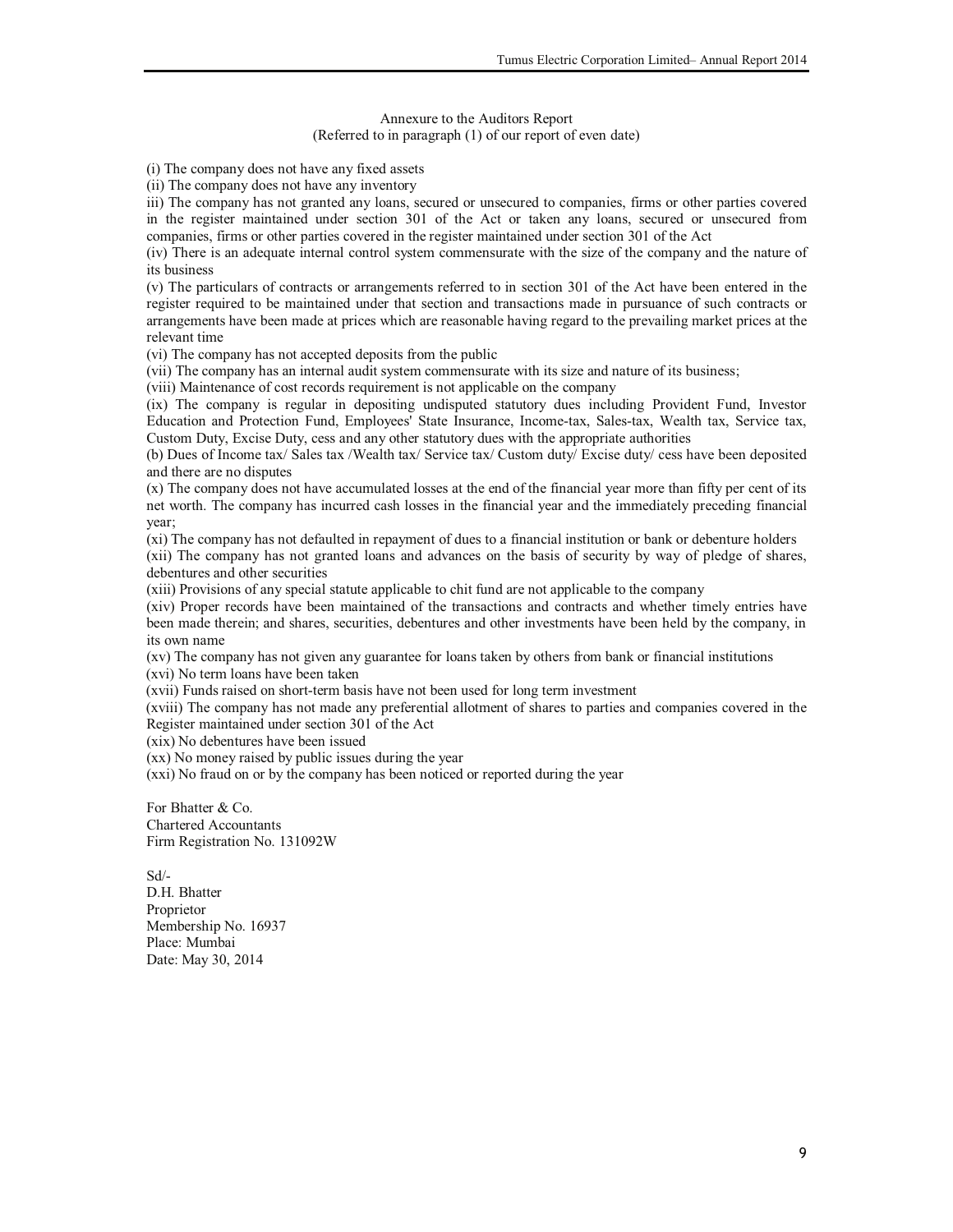|                | Particulars                               | Note<br>No. | As at 31 March, 2014 | As at 31 March,<br>2013 |
|----------------|-------------------------------------------|-------------|----------------------|-------------------------|
|                |                                           |             | in Rs.               | in Rs.                  |
| A              | <b>EQUITY AND LIABILITIES</b>             |             |                      |                         |
| 1              | Shareholders' funds                       |             |                      |                         |
|                | (a) Share capital                         | 1           | 51,22,500.00         | 52, 10, 750.00          |
|                | (b) Reserves and surplus                  | 2           | 12,03,696.71         | 11,68,946.71            |
|                | (c) Money received against share Warrants |             |                      |                         |
| 2              | Non-current liabilities                   |             |                      |                         |
| 3              | Current liabilities                       |             |                      |                         |
|                | (a) Other current liabilities             |             |                      |                         |
|                | (b) Short-term provisions                 |             | 15,000.00            | 5,000.00                |
|                | <b>TOTAL</b>                              |             | 63,41,196.71         | 63,84,696.71            |
| 1              | Non-current assets                        |             |                      |                         |
|                | (a) Fixed assets                          |             |                      |                         |
|                | (i) Tangible assets                       |             |                      |                         |
|                | (b) Non-current investments               | 3           | 35,54,250.00         | 35,54,250.00            |
|                | (c) Long-term loans and advances          |             |                      |                         |
|                | (d) Other non-current assets              |             |                      |                         |
| $\overline{2}$ | Current assets                            |             |                      |                         |
|                | (a) Cash and cash equivalents             |             | 27,81,946.71         | 28, 25, 446. 71         |
|                | (b) Short-term loans and advances         |             | 5,000.00             | 5,000.00                |
|                | <b>TOTAL</b>                              |             | 63,41,196.71         | 63,84,696.71            |

## TUMUS ELECTRIC CORPORATION LTD. Balance Sheet as at 31 March, 2014

In terms of our report of even date For Bhatter & Co. Chartered Accountants Firm Registration No. 131092W

For and on behalf of the Board of M/S Tumus Electric Corporation Limited.

Sd/- D.H. Bhatter Proprietor Membership No. 16937 Place: Mumbai Date: May 30, 2014

Sd/- (Shivam Kumar Shahi) Director DIN 00044377 Place : Mumbai Date : May 30, 2014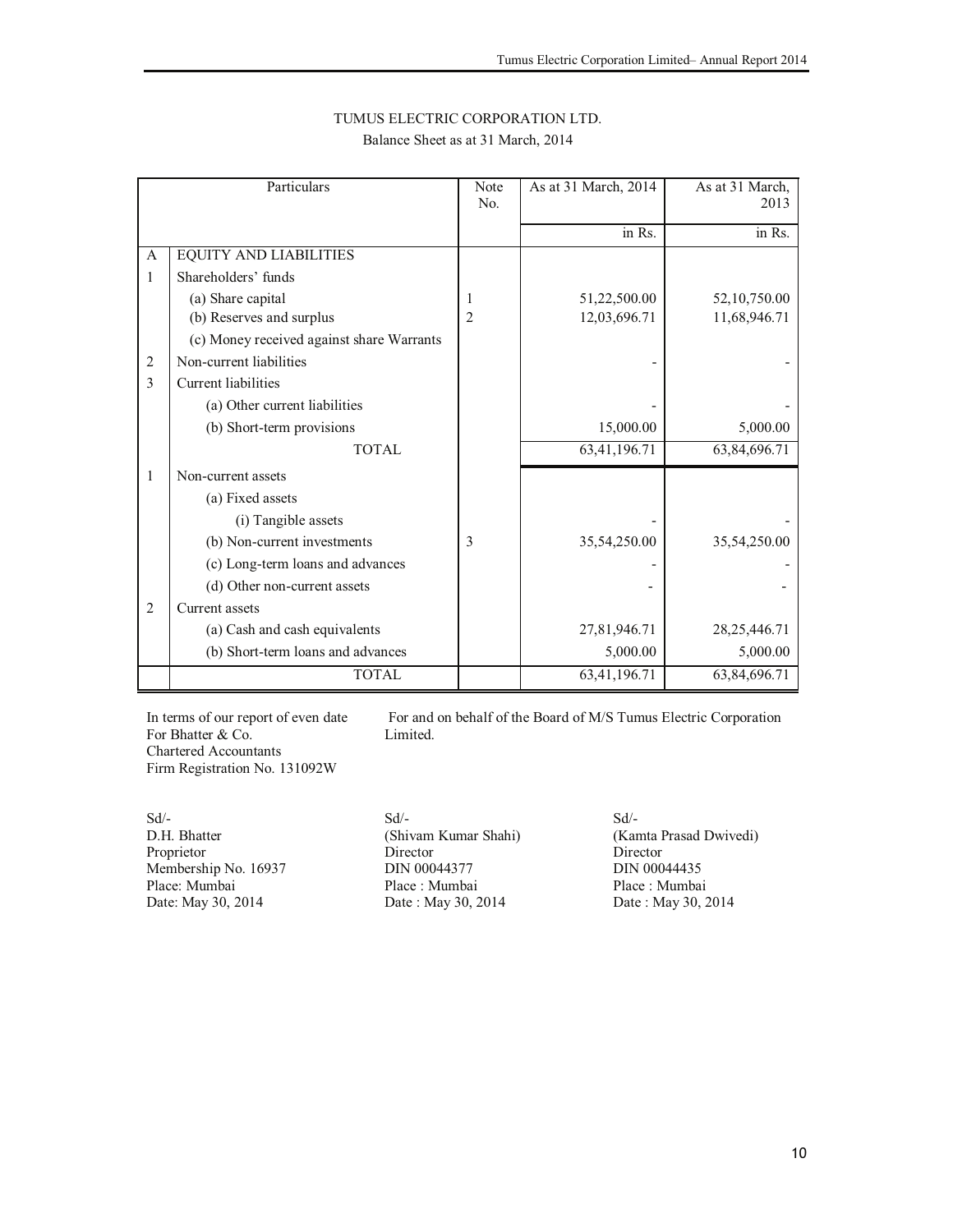| Particulars                                                      | Note No        | As at 31 March,<br>2014 | As at 31 March,<br>2013 |
|------------------------------------------------------------------|----------------|-------------------------|-------------------------|
| I. Revenue from operations                                       |                |                         |                         |
| II. Other Income                                                 |                |                         |                         |
| III. Total Revenue $(I + II)$                                    |                |                         |                         |
| IV. Expenses:                                                    |                |                         |                         |
| Cost of materials consumed                                       |                |                         |                         |
| Employee benefit expense                                         | $\overline{4}$ |                         | 1,25,000.00             |
| Other expenses                                                   | 5              | 54,000.00               | 3,74,622.00             |
| <b>Total Expenses</b>                                            |                | 54,000.00               | 4,99,622.00             |
| V. Profit before exceptional and extraordinary items and         |                |                         |                         |
| tax                                                              | $(III - IV)$   | (54,000.00)             | (4,99,622.00)           |
| VI. Exceptional Items                                            |                |                         |                         |
| VII. Profit before extraordinary items and tax                   | $(V - VI)$     | (54,000.00)             | (4,99,622.00)           |
| VIII. Extraordinary Items                                        |                |                         |                         |
| IX. Profit before tax (VII - VIII)                               |                | (54,000.00)             | (4,99,622.00)           |
| X. Tax expense:                                                  |                |                         |                         |
| XI. Profit (Loss) from the period from continuing                |                |                         |                         |
| operations                                                       | $(IX-X)$       | (54,000.00)             | (4,99,622.00)           |
| XII. Profit/(Loss) from discontinuing operations                 |                |                         |                         |
| XIII. Tax expense of discounting operations                      |                |                         |                         |
| XIV. Profit/(Loss) from Discontinuing operations (XII -<br>XIII) |                |                         |                         |
| $XV$ . Profit/(Loss) for the period $(XI + XIV)$                 |                | (54,000.00)             | (4,99,622.00)           |
| XVI. Earnings per equity share:                                  | 6              |                         |                         |
| $(1)$ Basic                                                      |                | $-0.10$                 | $-0.94$                 |
| (2) Diluted                                                      |                | $-0.10$                 | $-0.94$                 |

## TUMUS ELECTRIC CORPORATION LTD.

## Profit and Loss statement for the year ended 31st March, 2014

In terms of our report of even date For Bhatter & Co. Chartered Accountants Firm Registration No. 131092W

For and on behalf of the Board of M/S Tumus Electric Corporation Limited.

Sd/- D.H. Bhatter Proprietor Membership No. 16937 Place: Mumbai Date: May 30, 2014

Sd/- (Shivam Kumar Shahi) **Director** DIN 00044377 Place : Mumbai Date : May 30, 2014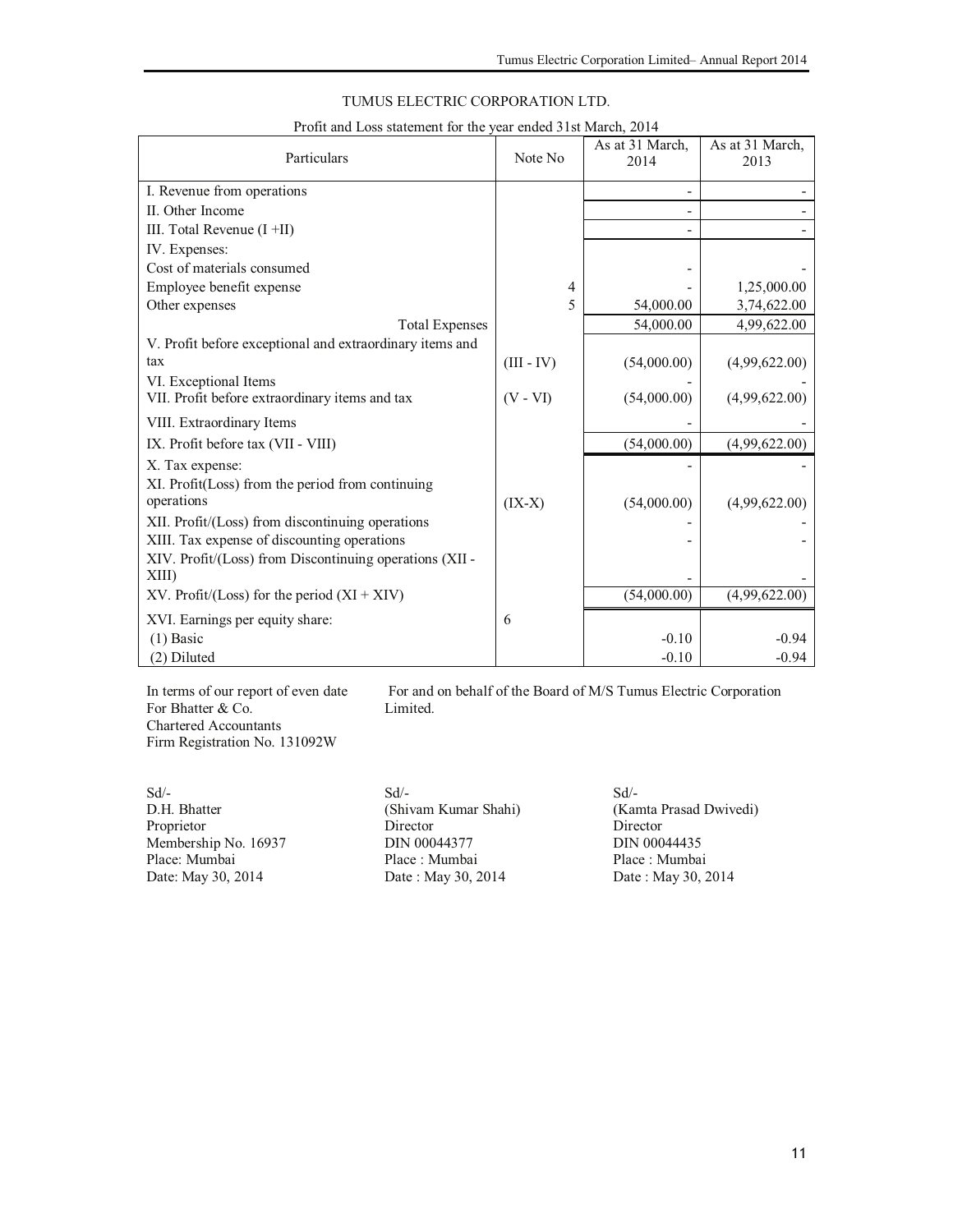|                                                                     | 31.03.2014      | 31.03.2013       |
|---------------------------------------------------------------------|-----------------|------------------|
| Cash flow from operating activities                                 |                 |                  |
| Net profit before taxation and extraordinary items                  | (54,000.00)     | (4,99,622.00)    |
| Adjustment for:                                                     |                 |                  |
| Depreciation                                                        |                 |                  |
| Interest income                                                     |                 |                  |
| <b>Interest Expenses</b>                                            |                 |                  |
| Operating profit before working capital changes                     | (54,000.00)     | (4,99,622.00)    |
| Increase (-)/Decrease(+)in sundry debtors                           |                 |                  |
| Increase (-)/decrease(+)in inventories                              |                 |                  |
| Increase (-)/decrease(+)in Other Current Assets                     |                 |                  |
| Increase (-)/decrease(+)in Current Investments                      |                 |                  |
| Decrease (-)/Increase(+)in Trade Payables                           |                 | 5,40,858.21      |
| Decrease (-)/Increase(+)in Other Current Liabilities                |                 | 4,85,870.00      |
| Decrease (-)/Increase(+)in Short Term Provisions                    | 10,000.00       |                  |
| Decrease (-)/Increase(+)in Short Term Borrowings                    |                 |                  |
|                                                                     | 10,000.00       | 10,26,728.21     |
| Cash generated from Operations                                      | (44,000.00)     | 5,27,106.21      |
| Income tax                                                          |                 |                  |
| Cash flow before extraodinary items                                 | (44,000.00)     | 5,27,106.21      |
| Preliminary Expenses                                                |                 |                  |
| Net Cash From Operating activities                                  | (44,000.00)     |                  |
| Cash flow From investing activities                                 |                 |                  |
| Purchase of fixed assets                                            |                 | (15, 11, 769.99) |
| Long Term Loans & Advances                                          |                 | 16,20,393.00     |
| Share Application money received                                    |                 |                  |
| Interest received                                                   |                 |                  |
| Net Cash From Investing activities                                  |                 | 1,08,623.01      |
| Cash flow from financing activities                                 |                 |                  |
| Repayment of long term borrowing                                    |                 |                  |
| Interest paid                                                       |                 |                  |
| Net cash used in financing activities                               |                 |                  |
| Net increase in cash and cash equipvalent                           | (44,000.00)     | 6, 35, 729. 22   |
| Cash and cash equivalents at the beginning of period (1st April 13) | 28, 11, 392. 35 | 21,75,663.13     |
|                                                                     |                 |                  |
| Cash and cash equivalents at the end of period (31st March 2014)    | 27,67,392.35    | 28, 11, 392. 35  |
|                                                                     |                 |                  |

## TUMUS ELECTRIC CORPORATION LIMITED CASH FLOW STATEMENT FOR THE PERIOD FROM 01.04.2013 TO 31.03.2014

In terms of our report of even date For Bhatter & Co. Chartered Accountants Firm Registration No. 131092W

For and on behalf of the Board of M/S Tumus Electric Corporation Limited.

Sd/- D.H. Bhatter Proprietor Membership No. 16937 Place: Mumbai Date: May 30, 2014

Sd/- (Shivam Kumar Shahi) Director DIN 00044377 Place : Mumbai Date : May 30, 2014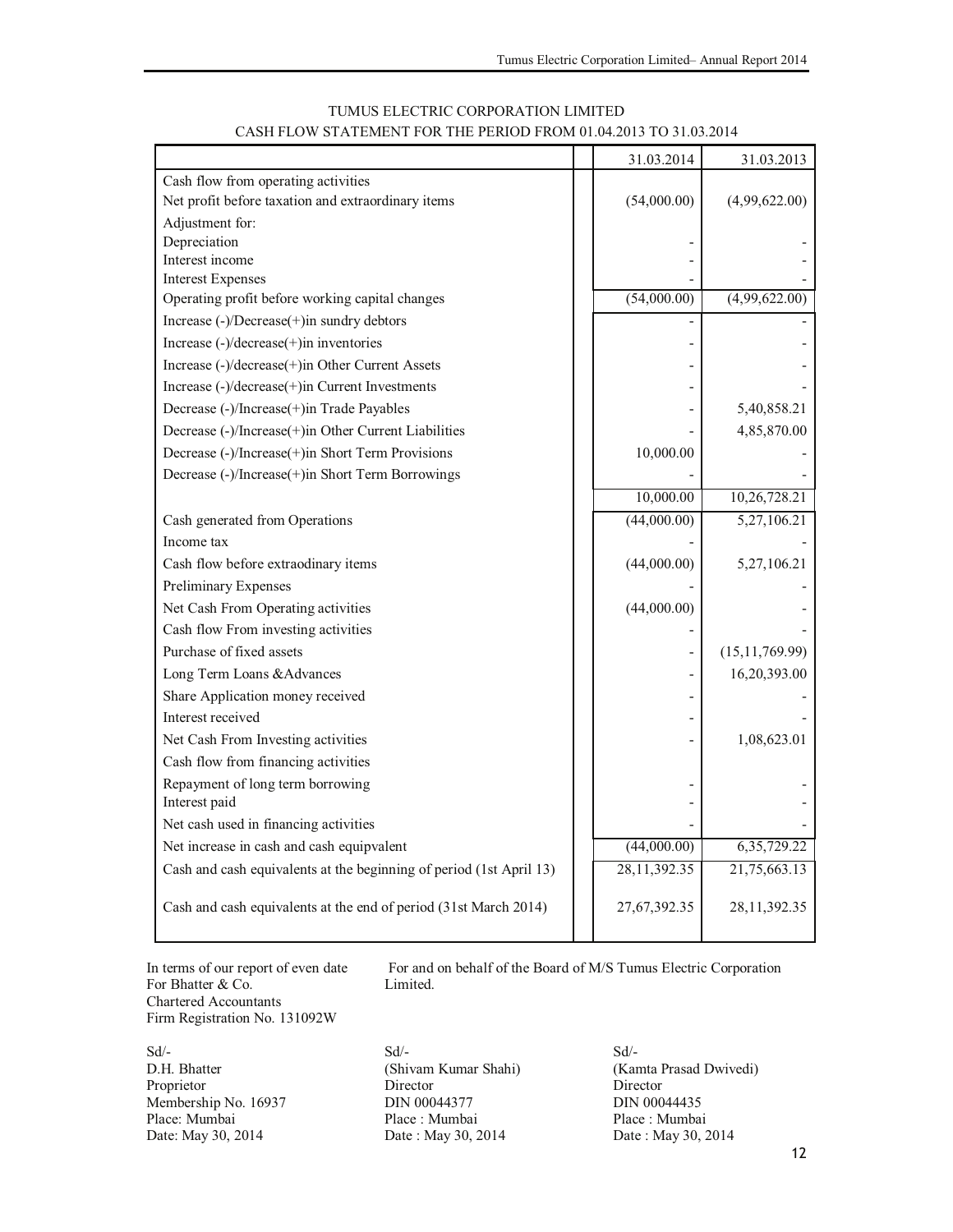| Particulars                                                                                    | As at 31 March, 2014 |              | As at 31 March, 2013 |                |
|------------------------------------------------------------------------------------------------|----------------------|--------------|----------------------|----------------|
|                                                                                                | Number of<br>shares  | Amount       | Number of<br>shares  | Amount         |
| Authorised:                                                                                    |                      |              |                      |                |
| <b>Authorised Capital</b>                                                                      | 50,000               | 5,00,000.00  | 50,000               | 5,00,000.00    |
| (50000/- of Rs. 10 per cumulative<br>Redeemable<br>Preference<br>Share<br>at<br>Nominal Price) |                      |              |                      |                |
| (950000 Equity Shares of Rs. 10/- Each)                                                        | 9,50,000             | 95,00,000.00 | 9,50,000             | 95,00,000.00   |
| <b>Issued Capital</b>                                                                          |                      |              |                      |                |
| 530000 equity shares of Rs. 10 each                                                            | 5,30,000             | 53,00,000.00 | 5,30,000             | 53,00,000.00   |
| Subscribed Capital                                                                             |                      |              |                      |                |
| 530000 equity shares of Rs. 10 each                                                            | 5,30,000             | 53,00,000.00 | 5,30,000             | 53,00,000.00   |
| Paid Up Capital                                                                                |                      |              |                      |                |
| $\rm Rs$<br>$10$ /-each<br>Equity<br>shares<br>of<br>fully paid up                             | 5,12,250             | 51,22,500.00 | 5,30,000             | 53,00,000.00   |
| Less: Calles in arrears                                                                        | --                   |              | 17,850               | (89,250.00)    |
|                                                                                                |                      | 51,22,500.00 |                      | 52, 10, 750.00 |
|                                                                                                |                      |              |                      |                |
| Total                                                                                          |                      | 51,22,500.00 |                      | 52, 10, 750.00 |

# NOTES FORMING PART OF THE FINANCIAL STATEMENTS

# Note 1 Share capital

During the financial year 2013-14, the company has forfeited 17,750 equity shares on September 2, 2013

## List of Shareholders holding more than 5 %

| Particulars        | As at 31 March, 2014       |          | As at 31 March, 2013       |          |
|--------------------|----------------------------|----------|----------------------------|----------|
|                    | Number of<br><b>Shares</b> | $%$ age  | Number of<br><b>Shares</b> | $%$ age  |
| Mr. Uttam Bagri    | 276340                     | 53.95    | 213990                     | 40.38    |
| Mr. Ashok Jain     | 0                          | $^{(1)}$ | $\theta$                   | $\theta$ |
| Mrs. Darshana Jain |                            |          | 0                          |          |
|                    | 276340                     | 53.95    | 213990                     | 40.38    |

% in 2013 is calculated on 5,30,000 shares, and in 2014 is calculated on 5,12,250 shares

## Note 2 Reserves and surplus

| Particulars                        | As at 31 March, 2014 | As at 31 March, 2013 |  |
|------------------------------------|----------------------|----------------------|--|
|                                    | Rs.                  | Rs.                  |  |
| Capital Reserve                    |                      |                      |  |
| <b>Opening Balance</b>             | 96, 56, 730. 89      | 96, 56, 730. 89      |  |
| Addition (cue to forfeiture)       | 88,750               |                      |  |
| Closing Balance<br>General Reserve | 97,45,480.89         | 96, 56, 730.89       |  |
| <b>Opening Balance</b>             | (84,87,784.18)       | (79, 88, 162.18)     |  |
| Add: Profit / Loss for the year    | (54,000.00)          | (4,99,622.00)        |  |
| Total                              | (85, 41, 784.18)     | (84, 87, 784.18)     |  |
| Total                              | 12,03,696.71         | 11,68,946.71         |  |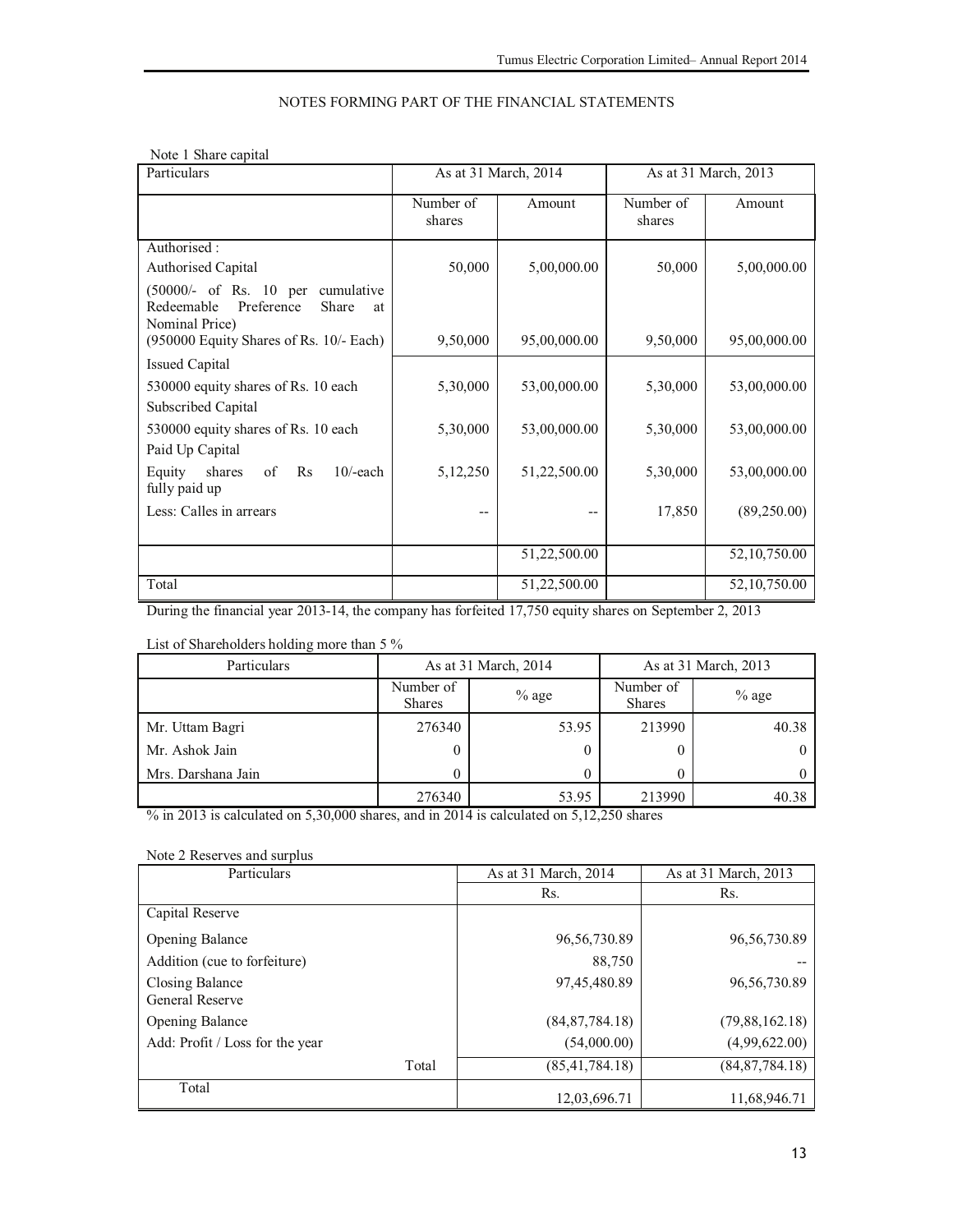Note 3 Non-current investments

| Particulars                          | As at 31 March, 2014 | As at 31 March, 2013 |  |
|--------------------------------------|----------------------|----------------------|--|
|                                      | Rs.                  | Rs.                  |  |
| National Saving Certificate          | 3,000.00             | 3,000.00             |  |
| Equity Shares (Birla Erriction Ltd.) | 1,000.00             | 1,000.00             |  |
| Gold ornaments & Coins               | 35,50,250.00         | 35,50,250.00         |  |
| Total                                | 35,54,250.00         | 35,54,250.00         |  |

Note 4 Employee benefits expense

| Particulars        | As at 31 March, 2014 | As at 31 March, 2013 |  |
|--------------------|----------------------|----------------------|--|
|                    | Rs.                  | Rs.                  |  |
| Salaries and wages | -                    | 1,25,000.00          |  |
| Total              | -                    | 1,25,000.00          |  |

Note 5 Other expenses

| Particulars       | As at 31 March, 2014 | As at 31 March, 2013 |
|-------------------|----------------------|----------------------|
| <b>Audit Fees</b> | 16,854.00            | 5,000.00             |
| Other Expenses    | 37,146.00            | 30,872.00            |
| Travelling Exp.   | -                    | 3,38,750.00          |
| Total             | 54,000.00            | 3,74,622.00          |

## 6 - EARNINGS PER EQUITY SHARES

| Particulars                                                                | As at       | As at         |
|----------------------------------------------------------------------------|-------------|---------------|
|                                                                            | March 31,   | March 31,     |
|                                                                            | 2014        | 2013          |
| Basic Earnings per Share                                                   |             |               |
| Profit/(Loss) attributable to Equity shareholders                          | (54,000.00) | (4,99,622.00) |
| Weighted average number of equity shares                                   | 5,19,788*   | 5,30,000      |
| Basic Earnings Per Share                                                   | $-0.10$     | $-0.94$       |
| Face value per Share                                                       | 10          | 10            |
| Dilutive Earnings per Share                                                | $-0.10$     | $-0.94$       |
| Profit after adjusting interest on potential equity shares                 | (54,000.00) | (4,99,622.00) |
| Weighted average number of equity share after considering potential equity |             |               |
| shares                                                                     | 5,19,788*   | 5,30,000      |
| Dilutive Earnings per Share                                                | $-0.10$     | $-0.94$       |

\* 17,750 shares were forfeited on September 2, 2014. Weighted numbers of shares is calculated as (5,30,000 X  $155/365 + 5,12,250$  X (365-155)/365 =

## NOTE 1: Significant Accounting Policies

Basis of Preparation of Financial Statements

The financial statements are prepared and presented under the historical cost convention, on the accrual basis of accounting and in accordance with the provisions of the Companies Act, 1956 ('the Act'), and the accounting principles generally accepted in India and comply with the accounting standards prescribed in the Companies (Accounting Standards) Rules, 2006 issued by the Central Government, in consultation with the National Advisory Committee on Accounting Standards, to the extent applicable.

The financial statement are prepared and presented in the form set out in Part I and Part II of Revised Schedule VI of the Act, so far as they are applicable thereto.

The Company is a Small and Medium Sized Company (SMC) as defined in the General Instructions in respect of Accounting Standards notified under the Act. Accordingly, the Company has complied with the Accounting Standards as applicable to a Small and Medium Sized Company.